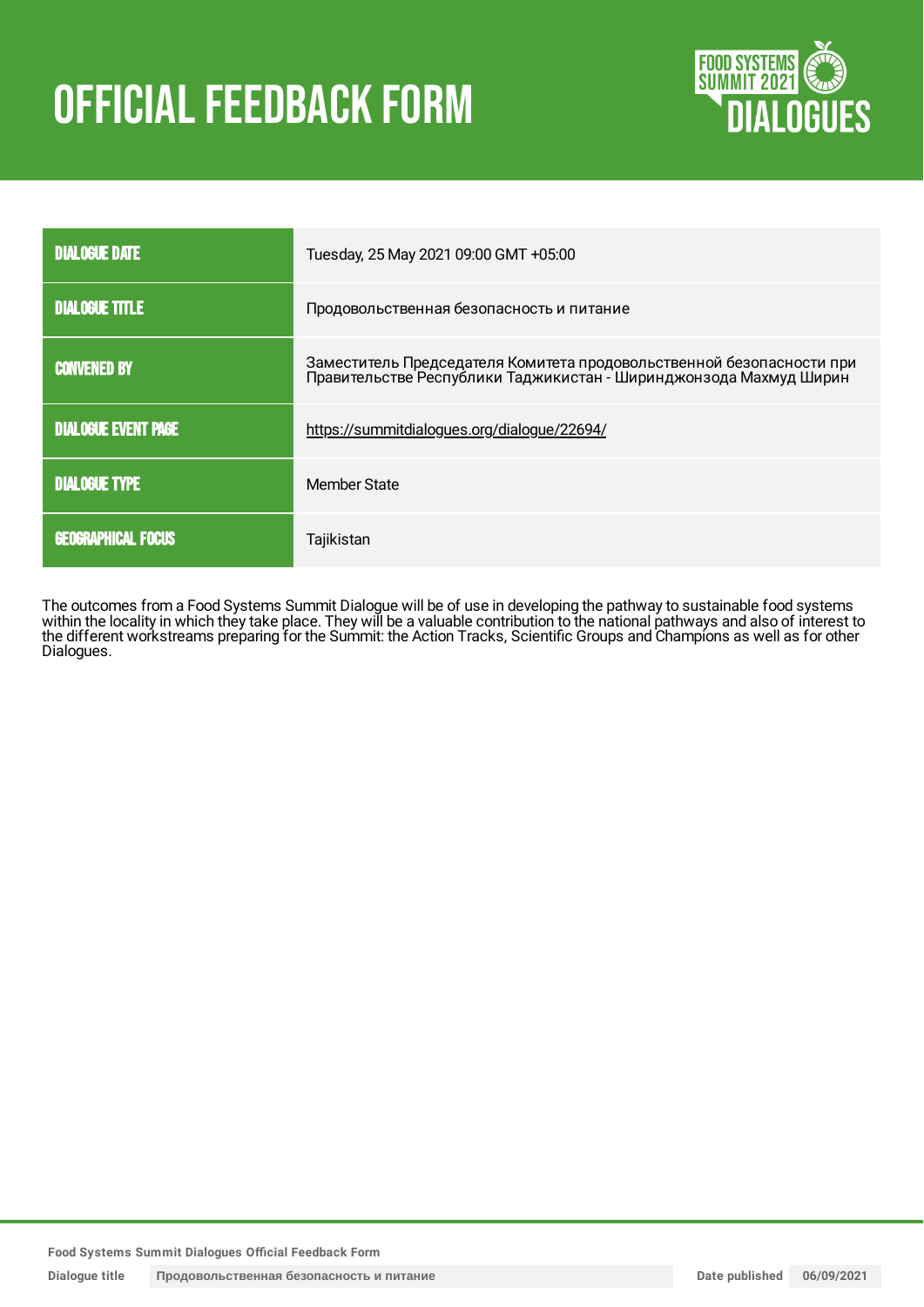## 1.PARTICIPATION



#### NUMBER OF PARTICIPANTS FROM EACH STAKEHOLDER GROUP

|   | Small/medium enterprise/artisan             | 1              | Workers and trade union                     |
|---|---------------------------------------------|----------------|---------------------------------------------|
|   | Large national business                     |                | <b>Member of Parliament</b>                 |
|   | Multi-national corporation                  | 1              | Local authority                             |
| 7 | Small-scale farmer                          | 7              | Government and national institution         |
| 6 | Medium-scale farmer                         |                | Regional economic community                 |
| 1 | Large-scale farmer                          | $\overline{2}$ | <b>United Nations</b>                       |
| 4 | Local Non-Governmental Organization         |                | International financial institution         |
|   | International Non-Governmental Organization |                | Private Foundation / Partnership / Alliance |
|   | Indigenous People                           |                | Consumer group                              |
| 1 | Science and academia                        |                | Other                                       |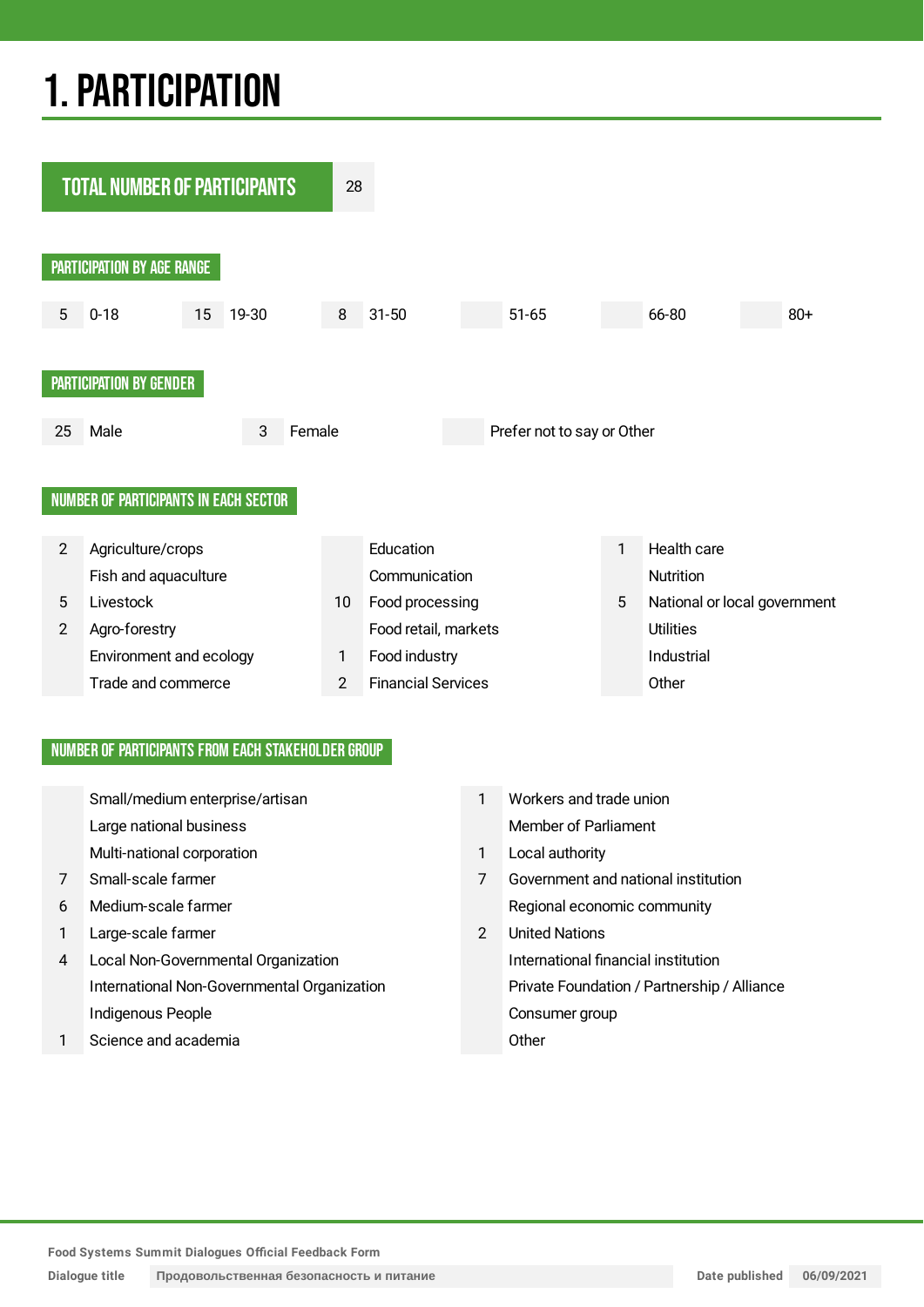## 2. PRINCIPLES OF ENGAGEMENT

#### HOW DID YOU ORGANIZE THE DIALOGUE SO THAT THE PRINCIPLES WERE INCORPORATED, REINFORCED AND ENHANCED?

The participants were invited by invitation letter according to their eld of expertise, belongness to the food or agriculture other related sectors and wish to attend the dialogue. The participants were introduced with FSS goals and (tasks) and key principles to be pursued during dialogues through power point presentation in the local language. The attendance form for participants was shared and interpreted to ensure its proper understanding. All participants responded yes on understanding and following FSS principles.

#### HOW DID YOUR DIALOGUE REFLECT SPECIFIC ASPECTS OF THE PRINCIPLES?

The participants agreed on giving respect to the different views and thoughts on challenges and attainments of the national food systems. Most of them were highly impressed by international movements toward changes anticipated for wellbeing and agreed on its urgency. However, they mentioned di culties in resolving some food systems-related challenges due to their complexity, by which they recognized its complexity. Most of the participants agreed on a multisectoral approach in addressing food systems challenges i.e. wider involvement of the public and private sector bodies like associations, government authorities, NGOs, Academia, and Food control bodies. The dialogue was carried out in a friendly environment and no prejudiced ideas or thoughts. The media source highlighting the event did not disclosure any privacy aspects of the participant

#### DO YOU HAVE ADVICE FOR OTHER DIALOGUE CONVENORS ABOUT APPRECIATINGTHE PRINCIPLES OF ENGAGEMENT?

To have effective dialogue it would be expedient to enhance the invitee awareness of FSS goals, objectives, and principles in advance of the dialogue date. For this would be good to have a booklet or brochure to be shared among not only anticipated participants but also with key representatives of the national or regional agriculture sector, food industry etc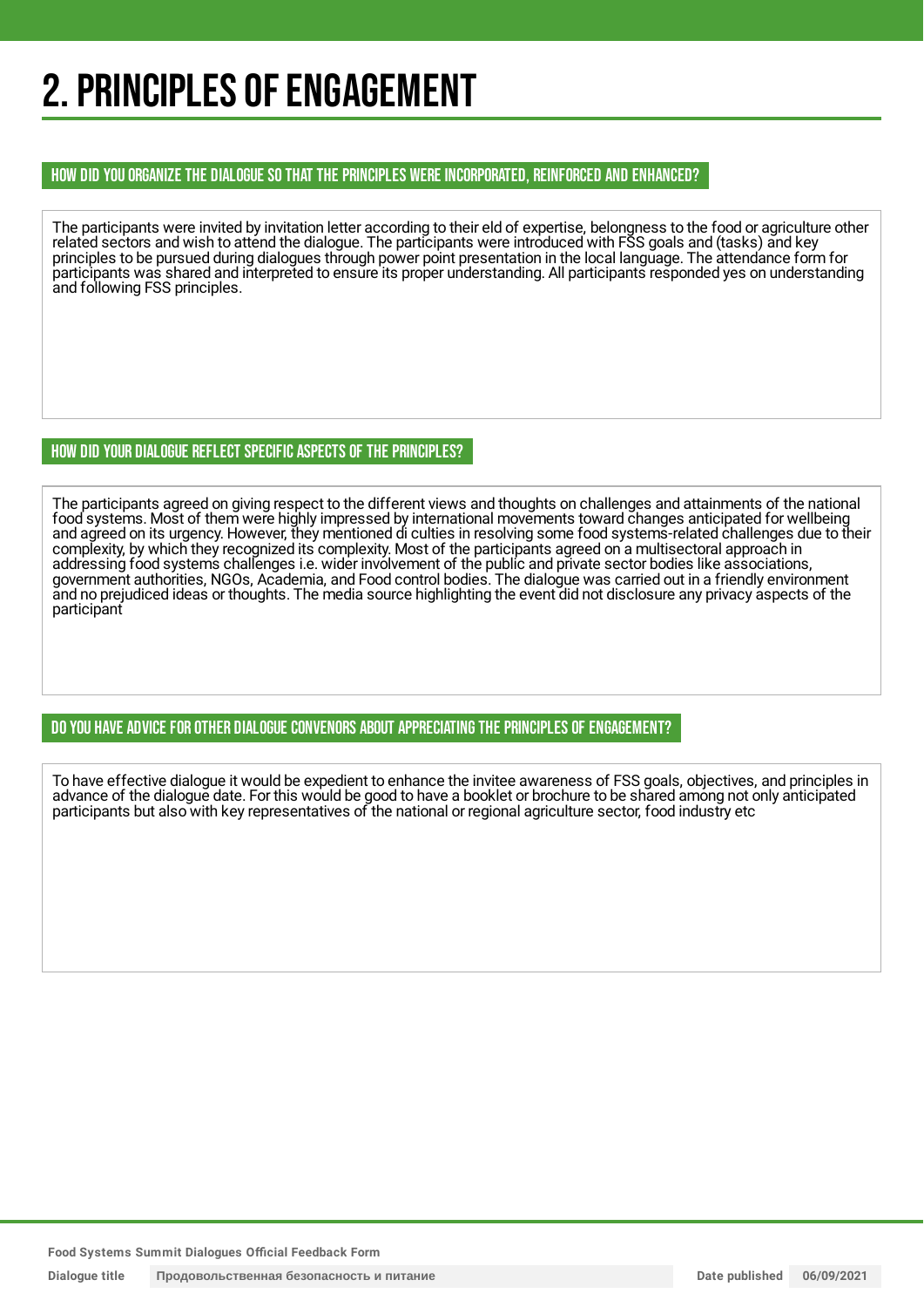## 3. METHOD

The outcomes of a Dialogue are influenced by the method that is used.

DID YOU USE THE SAME METHOD AS RECOMMENDED BY THE CONVENORS REFERENCE MANUAL?

✓ **Yes No**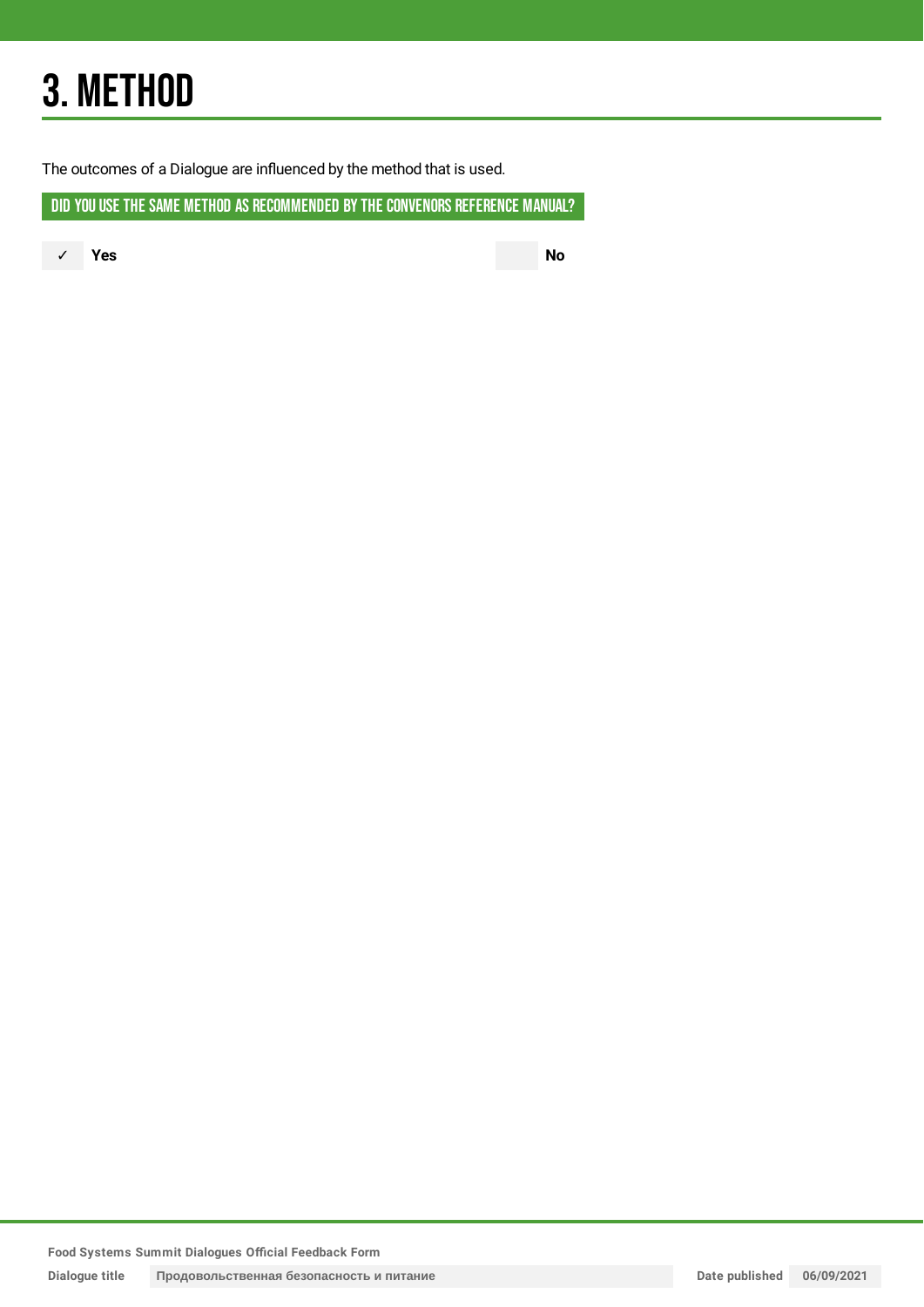## 4. DIALOGUE FOCUS & OUTCOMES

### MAJOR FOCUS

The dialogue run with discussion of the National Food Systems strength and weaknesses and ways to address them The discussions mostly focused on activities to be implemented for addressing prioritized challenges like legal framework, uni cation of small farms under cooperatives or associations to enhance their access to nance, machinery, water resources and release from tax pressure. Ne of the key pint of the discussion was gender inequality which also re ected in attendance of the dialogue (only woman). It was noted that due to intense labor migration women became dd fact and in some extend de jure farm owners and are less competitive with man headed farms that should be addressed by speci c state programme. Improving investment of agriculture sector and decreasing credit commissions, strengthening capacity of competent agencies responsible for food control. Introduction international standards like ISO, GAP, GHP Codex Alimentariues were also closely discussed by participants during group work session and their presentations

#### ACTION TRACKS

- ✓ Action Track 1: Ensure access to safe and nutritious food for all
- ✓ Action Track 2: Shift to sustainable consumption patterns
- ✓ Action Track 3: Boost nature-positive production
- ✓ Action Track 4: Advance equitable livelihoods
- ✓ Action Track 5: Build resilience to vulnerabilities, shocks and stress

#### **KEYWORDS**

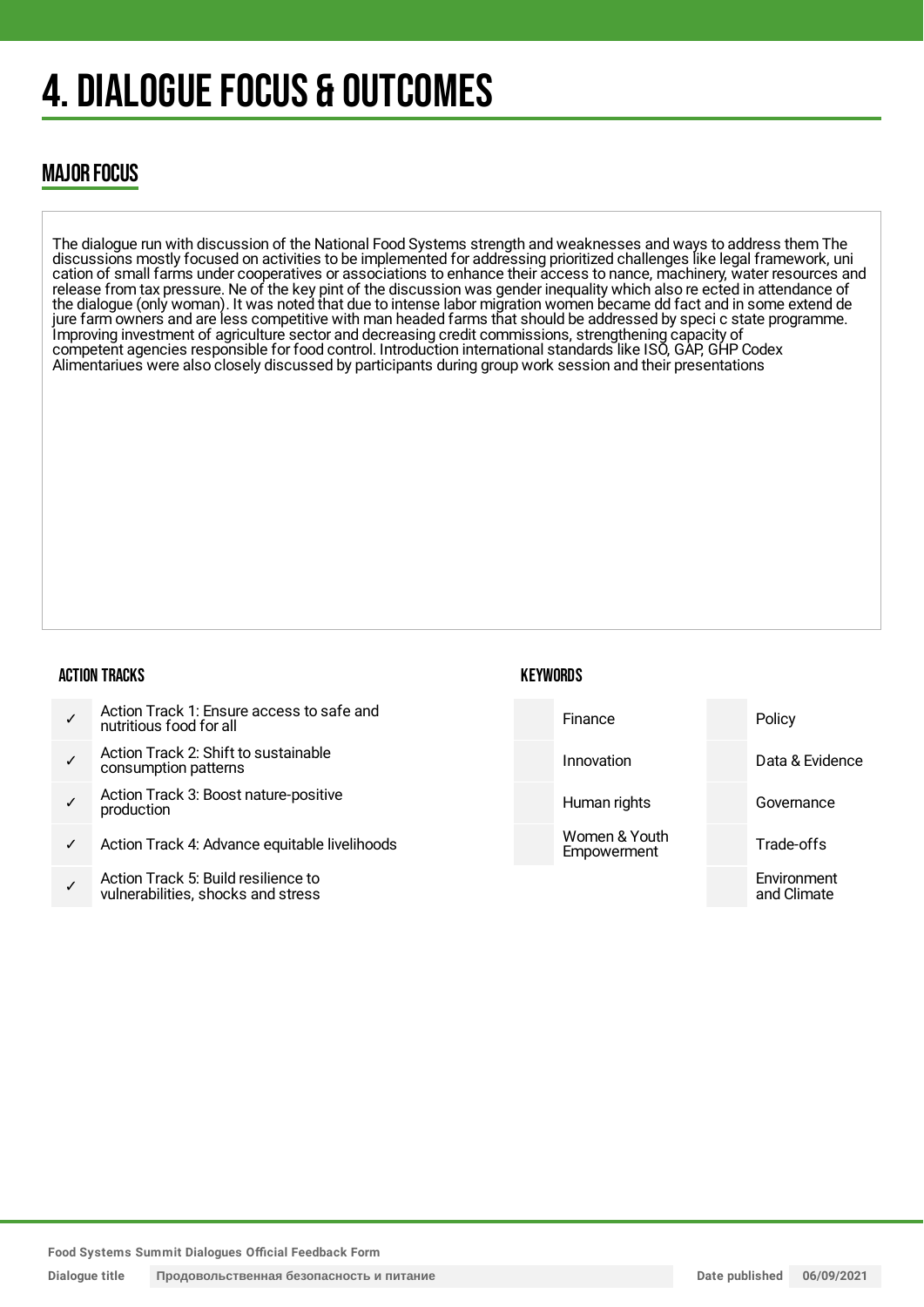### MAIN FINDINGS

1. Promote marketing of the agriculture products in domestic and international markets to enhance demand based production (for instance for spring onion, melon, watermelon, lemons, fresh, canned and dried fruits and vegetables); 2. Provide access farm owners, processing companies to the official statistic data to enable them to base production and processing agricultural products pursuant to the market demand;

3. Improve farmers and food processors literacy on finance management, national and international food quality and safety standards and sanitary and phytosanitary requirements;

4. To develop legal mechanism/framework for unification of small and medium dehkan farms under association or cooperatives or other structures to strength their capacity, competitiveness and sustainability;

5. Improve awareness of population on benefits of breast-feeding, diet diversification and food fortification mostly for women and children and responsible consumption;

6. Assessing management of food wastes generated in households, conventional; markets including fresh markets (bazaars), their disposal and ensure regular official data base on that;

7. Enhance fortification of the food (flour and salt) by vitamins and iodine to prevent stunting and endemic goiter and strengthen enforcing actions toward non-compliances Considering level of soil productivity and pest infestation in Tajikistan it is important to promote science based approach in proper use of agrichemicals and fertilizers to enhance production of agricultural foods. For this it is necessary to strength capacity of the national scientific institution including their laboratory network;

8. Review of the legal framework focusing on marketing and monitoring of the land use and improve farmers and producers/processors literacy on thatImproving livestock effectiveness by breeding agricultural species sustainable in Tajikistan climate conditions, Same approach should be applied in crops production;

9. Improve investment climate mostly government subsidies/grants. For instance 3% subsidies may increase production up to 30%;

10. Increase national food stock increasing storing capacity;

11. Management of the staple products prices in domestic market, indexation of the wages to enable access of the population (mostly marginalized population) to the staple products;

12. Prevent excessive use of pastures and introduction of the good pasture management practice;

13. Access to meet and its by-products is poor due to regular rise of process. Therefore it is necessary to access to these products by enhancing effectiveness of livestock and poultry production via production and import of animal feeds; 14. There is poor access of farmers to small machinery like small sized tractors, that is way there is need to address this challenge by making them available in machinery parks

15. Improve investment environment. Loans commission should not exceed 1%;

16. Improve activity of the farmers and producers/processors association The associations must be active in advocacy of framers rights, addressing challenges and have revolving funds to support its members if need be but not only to collect membership fee only;

17. The challenge of the farmers and producers finance and juridical/legal literacy should be improved by providing trainings; 18. Improve and streamline insurance procedures in agriculture and give flexibility to farmers on insurance payment (for instance divide payments by quarters or by months).

#### ACTION TRACKS

- ✓ Action Track 1: Ensure access to safe and nutritious food for all
- ✓ Action Track 2: Shift to sustainable consumption patterns
- ✓ Action Track 3: Boost nature-positive production
- Action Track 4: Advance equitable livelihoods
- ✓ Action Track 5: Build resilience to vulnerabilities, shocks and stress

| Finance                      | Policy                     |
|------------------------------|----------------------------|
| Innovation                   | Data & Evidence            |
| Human rights                 | Governance                 |
| Women & Youth<br>Empowerment | Trade-offs                 |
|                              | Environment<br>and Climate |

**Food Systems Summit Dialogues Official Feedback Form**

#### **KEYWORDS**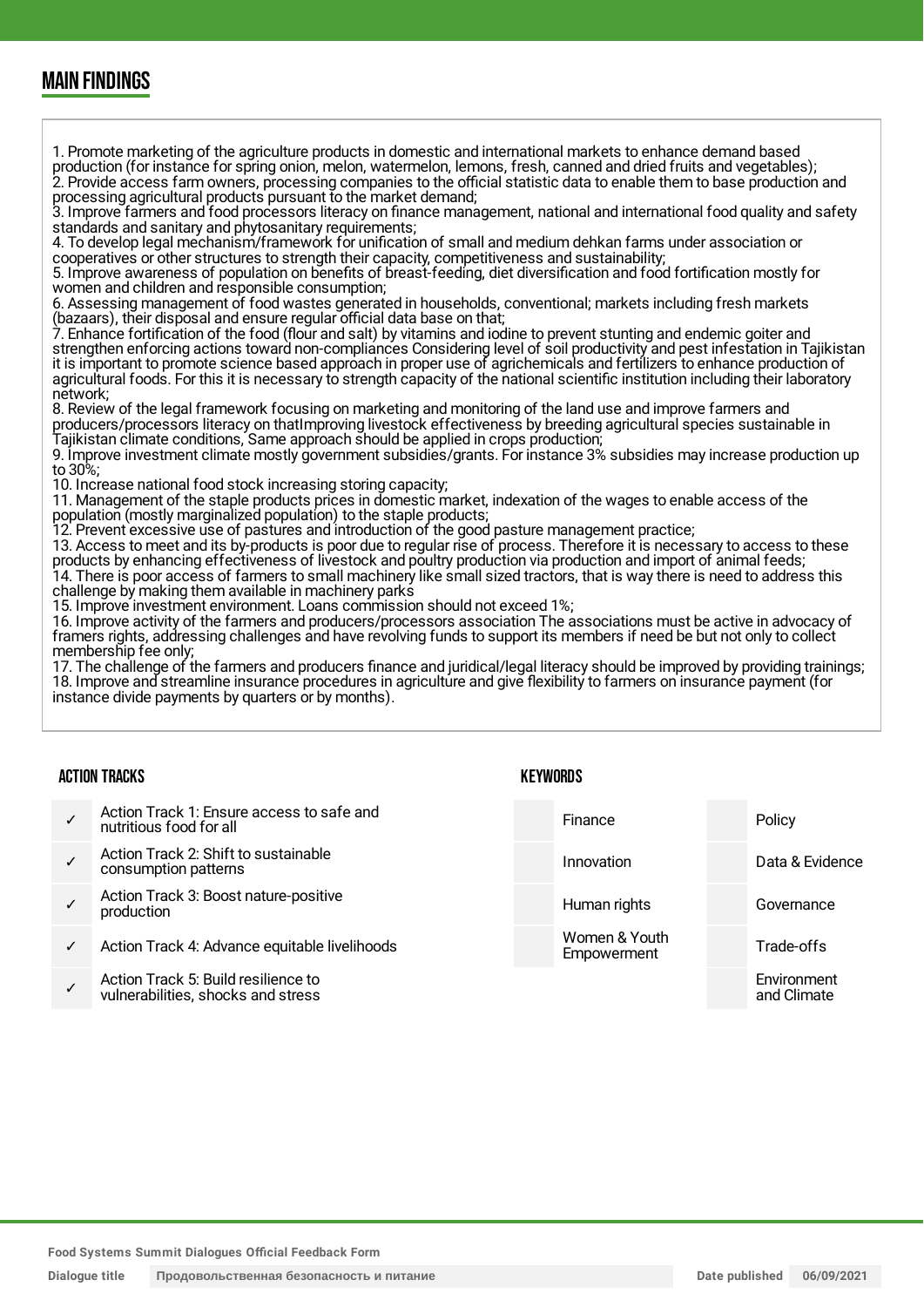### OUTCOMESFOR EACH DISCUSSION TOPIC

#### ACTION TRACKS

Action Track 1: Ensure access to safe and nutritious food for all

Action Track 2: Shift to sustainable consumption patterns

Action Track 3: Boost nature-positive production

Action Track 4: Advance equitable livelihoods

Action Track 5: Build resilience to vulnerabilities, shocks and stress

| Finance      | Policy       |
|--------------|--------------|
| Innovation   | Data & Evide |
| Human rights | Governance   |

Women & Youth Empowerment

**KEYWORDS** 

idence Trade-offs Environment and Climate